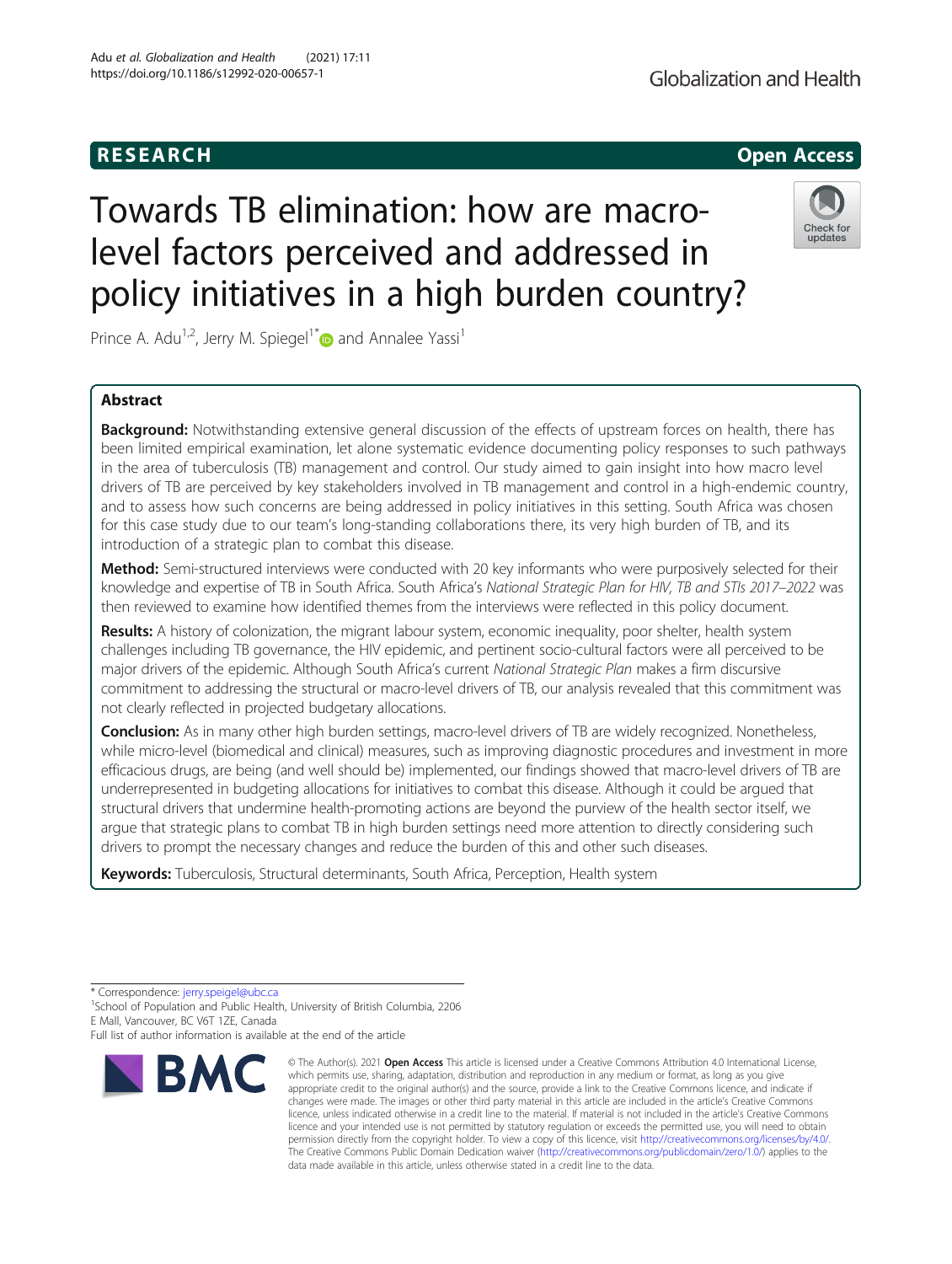#### Background

Tuberculosis (TB) is a preventable and curable condition that remains among the top ten causes of death world-wide, killing about [1](#page-9-0).8 million people each year [1]. It is widely agreed that TB rates reflect the economic and socio-cultural conditions within a country, as well as other macro-level or structural determinants of health [[2](#page-9-0)–[4\]](#page-9-0). As a disease of poverty, TB is driven by structural or upstream forces and disproportionally affects the economically disadvantaged and marginalized in society, with highly uneven distribution globally. Throughout this paper we use the terms "upstream", "systemic" or "macro-level" factors to refer to processes that modify or affect traditional proximate risk factors of TB disease. Notwithstanding the debates and nuances each of these terms hold, these terms are used interchangeably throughout this article. Proximate factors are those circumstances related to direct exposure to infectious droplets (including what are sometimes referred to as "meso-level" factors such as hospital infection control measures) and/or individual level factors ("micro-level") that impair the host's defense against TB (such as human immunodeficiency virus [HI]V, malnutrition, tobacco smoke, alcohol, silicosis, diabetes and others) [[2\]](#page-9-0).

It is increasingly well-established that upstream economic forces reduce fiscal space for national governments to invest in health and social programs, thereby limiting the recruitment and retention of adequate numbers of well-trained medical and nursing personnel needed to address the various challenges in health systems. Such policies also limit investing in social protection in general [\[5](#page-9-0)]. With respect to TB itself, a recent modelling analysis of the 22 high-burden TB countries, performed by the lead author, conducting his doctoral research on this topic at the time, added to the evidence that macro-level factors have a significant impact on TB incidence [\[6](#page-9-0)]. This added further evidence to previous predictive modelling that demonstrated that global TB incidence would be reduced by 84·3% if poverty were eliminated; and implementation of social protection measures alone would reduce tuberculosis incidence by 76·1% [\[7](#page-9-0)]. Various recent studies have indeed shown that cash transfers to patients with TB might improve treatment outcomes [\[8](#page-9-0)–[11](#page-10-0)].

As a social disease, experts and researchers largely agree on TB's systemic underpinnings. Karim and colleagues argue that the social, economic and environmental conditions that were created in South Africa as a result of the Apartheid system have favoured the growth and transmission of TB [[12\]](#page-10-0). Weyer and colleagues identified the legacy of neglect of the disease, its poor management and the fragmented health services as three main drivers of the TB epidemic in this country [\[13](#page-10-0)]. Other barriers to effective TB control in South Africa

have been identified as the HIV epidemic, poor socioeconomic conditions and the shortage of human resources for health [[12\]](#page-10-0).

Notwithstanding these recent studies, the evidence base regarding government policy responses to known local socioeconomic factors hindering the treatment of TB, let alone to address well-known macro-level drivers of TB, is still very limited. A recent article detailing evidence-informed policy-making from a South African TB think tank [\[14](#page-10-0)] did not explicitly consider these factors.

Globally, the WHO End TB Strategy aims to reduce the mortality and morbidity of TB by 90 to 95% respectively [\[15,](#page-10-0) [16\]](#page-10-0). In this context, the South African National Strategic Plan (NSP) for Human Immunodeficiency Virus (HIV), TB and Sexually Transmitted Infections (STIs) 2017–2022 calls for reducing TB incidence (including HIV+ TB) from 450, 000 to 315, 000 by the year 2022 [[17\]](#page-10-0). To meet these ambitious goals, the macro level conditions that enable TB to thrive need to be effectively addressed.

We therefore sought to investigate perceptions of macro-level drivers of TB by decision-makers and TB experts in high burden countries, and to ascertain how these perceived macro-level priorities are being addressed in policy and budgetary allocations to reduce the TB disease burden. The rationale is that discordance between stakeholders' perspectives and policy directions may point out gaps and suggest the need for further policy considerations.

Given the limited empirical data on policy responses to such drivers in the health sector generally, we chose to conduct a case study in South Africa. South Africa was chosen for this case study due to its very high burden of TB, its introduction of an NSP [[17](#page-10-0)], and our team's long-standing collaborations that have emphasized prevention and control of TB among health workers [[18](#page-10-0)–[23\]](#page-10-0) needed to facilitate access to TB experts and decision-makers.

In 2016, South Africa reported an incidence of 781 cases per 100,000 population, and mortality rate of 101 per 100,000 [\[1](#page-9-0)], making it one of the highest TB burden countries. Historically, the South African TB programme has mainly focused on traditional curative approaches, with particular attention to investment in more modern rapid diagnostic tests for drug-susceptible and drugresistant TB, such as the GeneXpert test [[24\]](#page-10-0). Efforts have also been geared towards the development of new treatments for multi-drug resistant (MDR) and extremely drug resistant (XDR) TB. Other initiatives to reduce the burden of TB include primary healthcare re-engineering to increase the accessibility and quality of healthcare services, and the adoption of efficient community-based treatment models [\[25\]](#page-10-0). Although these approaches have had some success in reducing TB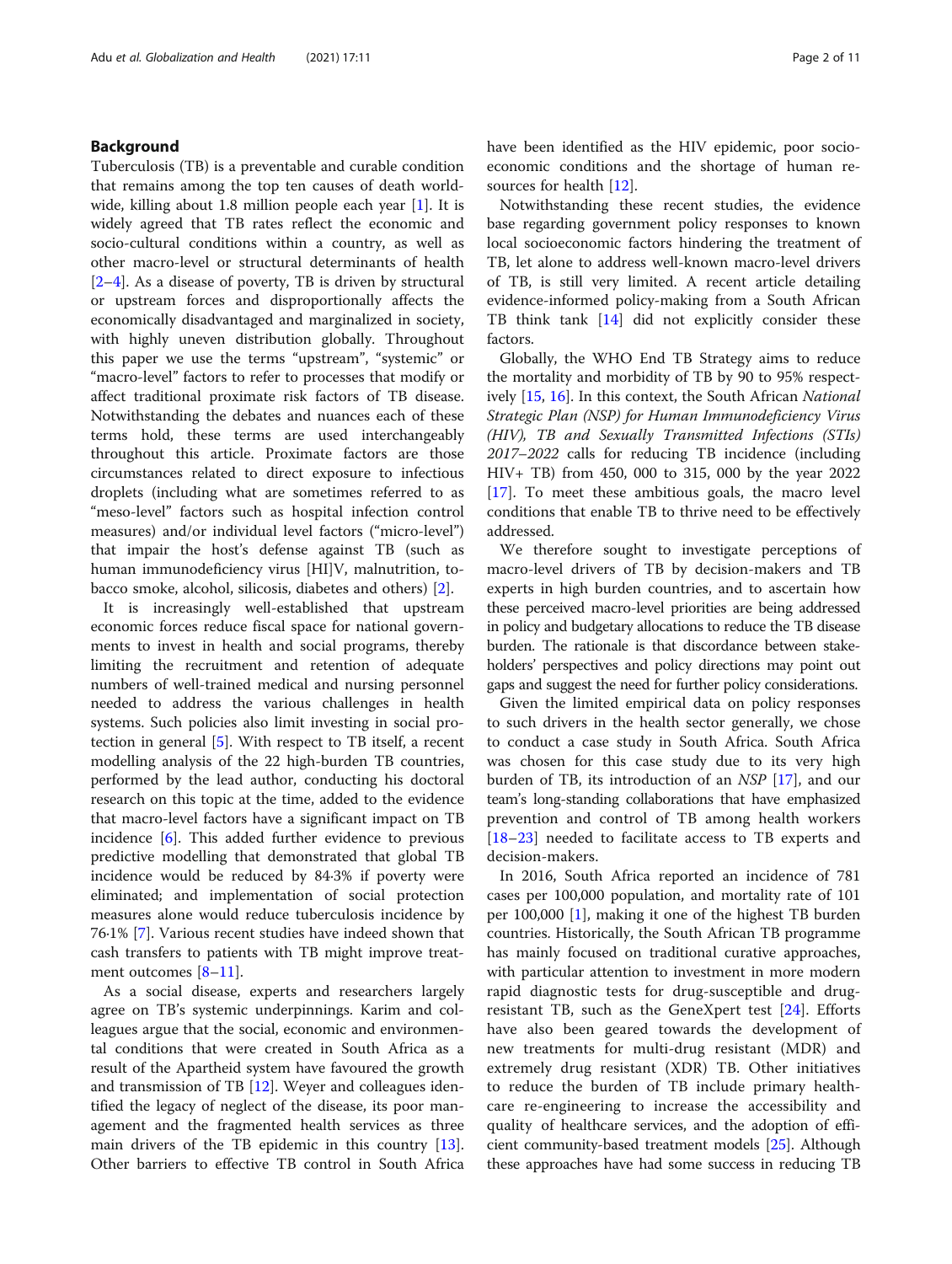mortality in South Africa, this reduction has been slower than expected [\[2,](#page-9-0) [4\]](#page-9-0). As such, a re-examination of current approaches to tackle the epidemic in this country was undertaken to better comprehend how drivers of TB are being understood and addressed.

#### Methods

#### Design

Twenty-three [\[23\]](#page-10-0) potential key informants (KI) were purposively identified based on their knowledge, expertise and role in developing and/or implementing TB-related policies in the South African context. Letters were sent to potential KIs to request their participation in the study. Of the 23 potential participants, 20 agreed to participate. Semi-structured interviews were conducted with the KIs; 15 interviews were conducted in person, four by telephone and one by Skype. Interview questions were provided to the participants in advance, and interviews lasted between 40 and 90 min. Questionnaire items were aimed at eliciting the KIs' perception of the structural forces that drive TB infection in South Africa's general population. To best elicit honest perceptions and maintain anonymity of the KIs, all interviews were conducted by the lead author, without direct participation of South African colleagues.

The key informants method [\[26](#page-10-0)] has been deemed to be particularly appropriate for such an inquiry where an established evidence base is not recognized. This method also provides a way to consider the existence of potential biases or omissions in perceptions by those who may be in a position to contribute to such decisions [[27](#page-10-0)].

#### **Participants**

The 20 KIs were recruited from five major categories of expertise: 1) provincial and national government officials with a TB-related portfolio (designated as "G" in the quotes); 2) academic experts in the field of public health or occupational health ("A"); 3) TB Advocacy Group/ Non-Governmental organizations ("N"); 4) TB hospital head ("H"); and 5) legislator ("L"). These are professionals who have a good understanding of the epidemiology of TB and its resulting consequences. Table 1 contains more information of the KIs.

#### Data analysis

All interviews were audio-recorded, transcribed by hand and exported into NVivo 11 (NVivo qualitative data analysis Software, 2015) for analysis, following standard informed consent procedures to ensure confidentiality and protection of the identity of the respondents. Each transcript was read several times and a priori coding was conducted on the transcripts using predetermined themes that were developed from the objectives of the

Table 1 Key informants' refence information (identifying information has been removed to protect KIs' anonymity)

| Reference      | <b>KI Category</b>                                             | <b>Designation</b>                                                                       | Mode of<br><b>Interview</b> |
|----------------|----------------------------------------------------------------|------------------------------------------------------------------------------------------|-----------------------------|
| G1             | Provincial and national<br>government authorities              | Senior level manager in charge of occupational hygiene in a provincial health department | In person                   |
| G <sub>2</sub> |                                                                | Mid-level manager in charge of occupational hygiene in a provincial health department    | In person                   |
| G3             |                                                                | Mid-level manager in charge of occupational hygiene in a provincial health department    | In person                   |
| G4             |                                                                | Mid-level manager in charge of occupational hygiene in a provincial health department    | In person                   |
| G5             |                                                                | Senior level manager in charge wellness program in a provincial health department        | In person                   |
| G6             |                                                                | Senior manager in charge of TB, national department of health                            | In person                   |
| G7             |                                                                | Senior manager in charge of hygiene and health, national labour department               | In person                   |
| G8             |                                                                | Senior manager, national department of public service                                    | In person                   |
| G9             |                                                                | Senior manager, national institute of occupational health                                | In person                   |
| G10            |                                                                | Occupational medicine specialist of a national institute                                 | In person                   |
| A <sub>1</sub> | Academic experts                                               | Professor emeritus of occupational medicine                                              | Skype                       |
| A2             |                                                                | Professor in occupational health in a public university                                  | In person                   |
| A <sub>3</sub> |                                                                | Professor in a public university                                                         | In person                   |
| A4             |                                                                | Professor in a public university                                                         | In person                   |
| N <sub>1</sub> | TB Advocacy Group/<br>Non-Governmental<br>organizations (NGOs) | Survivor of MDR TB and TB advocate/former HCW                                            | Telephone                   |
| N <sub>2</sub> |                                                                | Survivor of MDR TB and TB advocate/HCW                                                   | Telephone                   |
| N <sub>3</sub> |                                                                | NGO official                                                                             |                             |
| N <sub>4</sub> |                                                                | Professional group official                                                              |                             |
| H1             | Hospital heads                                                 | Head of a large TB referral hospital                                                     | In person                   |
| L1             | Health Legislator/Politician                                   | Legislator                                                                               | Telephone                   |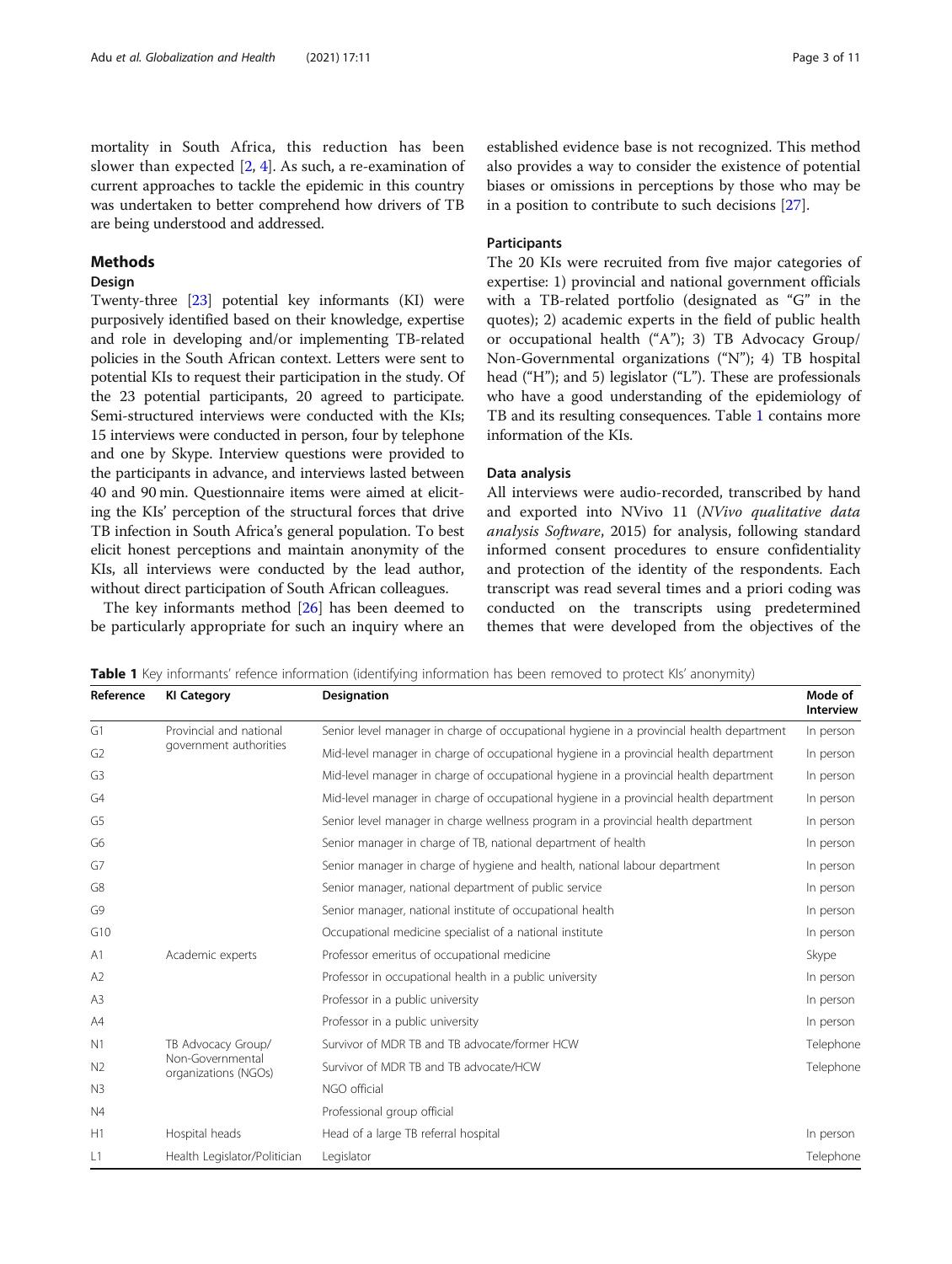study. Recognizing the limitations of a priori codes, emergent codes were also identified within each interview and aggregated into categories. To ensure credibility, inter-coder agreement and internal validity, a secondary data analyst reviewed the transcripts to seek agreement on coding.

After the analysis of the interviews was completed, the current South African NSP for HIV, TB and STIs was then analyzed to determine the extent to which the themes identified by the KIs were reflected in the focus areas and goals of the NSP. For the purposes of this study, only sections of the NSP that dealt with TB were analyzed.

#### Results

#### Interview themes

The perceptions of KIs emphasized the following themes: colonization, the political and economic system; the mines and migrant labor system; racial and economic inequality, poverty and malnutrition; infrastructural challenges; health system challenges, such as poor infection control, treatment-related factors and resource allocation; the HIV epidemic, and socio-cultural factors. The text is presented with quotes from the KIs to highlight the main points.

#### Colonization, political and economic system

Distinct historical events and the current socio-economic environment were cited as instrumental in driving the TB epidemic in South Africa. Four KIs identified European miners as the source of the epidemic. According to their account, native Black Africans lacked immunity to TB because they had never been previously exposed to the disease. A KI further blamed the epidemic on the impact of colonialism:

"let me tell you what the major contributor of TB in South Africa is; TB is foreign in Southern Africa. It is from the northern hemisphere. South Africa had the highest number of White people and therefore the highest dose of TB." (N4).

This point was somewhat supported by the situation in the Western Cape where a relatively well-off province with a comparatively better health system has ironically one of the highest TB disease burdens in the country. The KI who made this argument explained:

"The Western Cape has one of the highest rates of TB in South Africa, historically and it is because people moved from Europe when TB was not curable [and] came to South Africa. Western Cape has the second highest GDP after Gauteng province but the rates there [Western Cape] are highest, and I believe

it is because of the high number of people who went there 200 years ago." (N4).

Some KIs asserted that the political system of South Africa, which, under the apartheid regime had formally and forcibly segregated Black people into poor living conditions, made it conducive for TB to thrive and resulted in increased TB transmission, especially in the Black communities.

#### The mines and migrant labour system

Several KIs noted that migratory labour patterns remained a significant driver of the TB epidemic in South Africa. They explained that the migrant labour system employed since the late nineteenth century in the prominent mining sector, where miners go back and forth between their communities and mining areas, was (and to some extent still is) a major contributor to the spread of TB. Internal and external migration was cited as a contributing factor, and the direction of impact for spreading TB was noted to be multidirectional. One KI observed that:

"We are known as a country that exports HIV and TB to labour serving countries like Swaziland, Mozambique, Lesotho and to some extent, Zambia and others because mine workers come to SA as migrant workers, get TB in the mines, go home to their wives and families." (G8).

KIs also expressed that the mining sector requires their workers to congregate in stuffy settings where there is little ventilation, thus exposing miners to infectious diseases such as silicosis and TB.

#### Racial/economic inequality, poverty & malnutrition

Racial and socio-economic inequality was cited as a driving factor in the TB epidemic in South Africa. A government official noted:

"[The health system] is deeply an unequal one. There is de-prioritization particularly of public health services divided along racial lines. If you look at the percentage of GDP expenditure on health as a whole, it is about 8.5 percent, but 4.4 percent is in the private sector and only 4.1 percent in the public sector." (L1).

The structural inequality created by the apartheid system, and which continues to exist in the country, was further emphasized by a KI as follows:

"Socioeconomic issues like poverty, unemployment, overcrowding, and poor housing are the traditional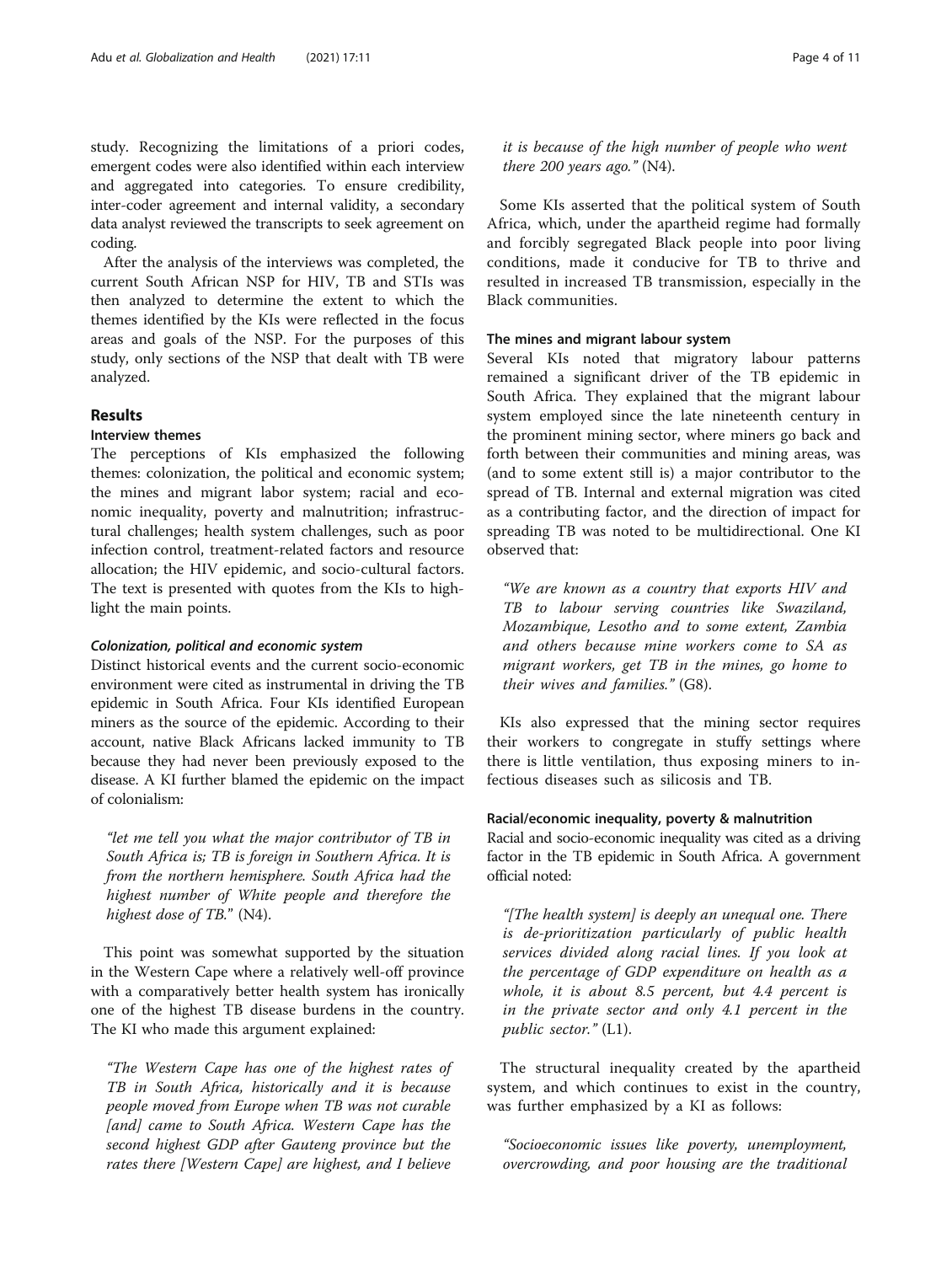structural drivers which have been there because of Apartheid – and which have now been perpetuated in the post-Apartheid settings. You have traditional structural inequalities that have been engineered because of the previous Apartheid system which has been perpetuated in the new democracy." (G8).

Almost every KI (17 out of the 20) noted that TB is driven by poverty, drawing attention to the fact that TB is often referred to as a disease of the poor. Poverty leads to poor nutrition, which reduces the immune response to infections including TB.

An official also explained that:

"People in poverty [acquire TB] in the sense that they would not have the right nutrition status that would prevent them from getting diseases or the immune system they require, or they would find themselves in [an] environment that do not protect them from respiratory conditions." (A4).

"The social justice aspect of TB plays a big role and this needs to be looked it"  $(G3)$ .

#### Density, shelter, infrastructure

Poor shelter compels people to share spaces with poor ventilation. Overcrowded areas prevent free air circulation and increase TB transmission, constituting what most KIs expressed to be one of the most important environmental drivers of TB. KIs also indicated that the government had an important role to play in addressing this. A KI explained this perspective in the following quote:

"In terms of environmental factors, I don't think our government [agencies] talk to each other or talk about it. In terms of housing, we are building all these RDP [Reconstruction and Development Programme] houses. Nobody is paying attention to ventilation. We still have a lot of overcrowding in informal settlements where rate of transmission is high." (A3).

#### Health system challenges

Many KIs noted that the South African healthcare system suffers from many systemic challenges which cause TB to thrive. Understaffing in health facilities, mismanagement, lack of funds, noncompliance with basic infection control and poor TB surveillance were some of the health system challenges pointed out by the KIs. A government official who acknowledged poor infection control practices as a driver of the TB epidemic explained that:

"when we do our inspections, we find gross noncompliance with basic infection control, basic things that are needed like PPE [personal protective equipment] and this is because the employer does not provide resources. There is no permanently appointed person looking after infection control in some of the institutions." (G7).

Infection control is really lacking in clinics and hospitals. We need to take IC seriously  $(N2)$ .

"There is a barrier of non-compliance from high up in healthcare." (G5)

Patient non-disclosure of TB status to healthcare workers was also cited by a KI. A healthcare worker who was once a victim of nosocomial TB transmission noted that:

"the patients don't always honestly tell us they have TB. I was working in a private dialysis unit. I knew of HIV status but not TB." (N1).

Resource allocation was frequently mentioned as a health system factor that impacts the healthcare system's ability to combat TB. Many KIs explained that the public sector which serves the majority of the population is not adequately resourced. A KI noted that:

"I don't believe the public system has been adequately funded." (N4).

"Budget affect our department. Even before the financial year is done, we have exhausted the budget." (G4).

"Budget is definitely one of the biggest issues affecting TB in South Africa." (G10).

"There is political will to end TB but the issue is with resources." (G9)

Every KI noted that TB treatment was provided free of charge in South Africa. However, some KIs drew attention to the fact that other related costs such as transportation costs, limited access to treatment. Consequently, the efforts of the government to respond to the increased burden of TB were mitigated by the aforementioned challenge. A hospital head disagreed that transportation cost was a barrier as she explained that:

"the only slight factor might be two things: transport might be one. But even that it shouldn't be a problem because we offer transport to our patients to our facility and from our facility to the community. …. The other thing is the issue of the socioeconomic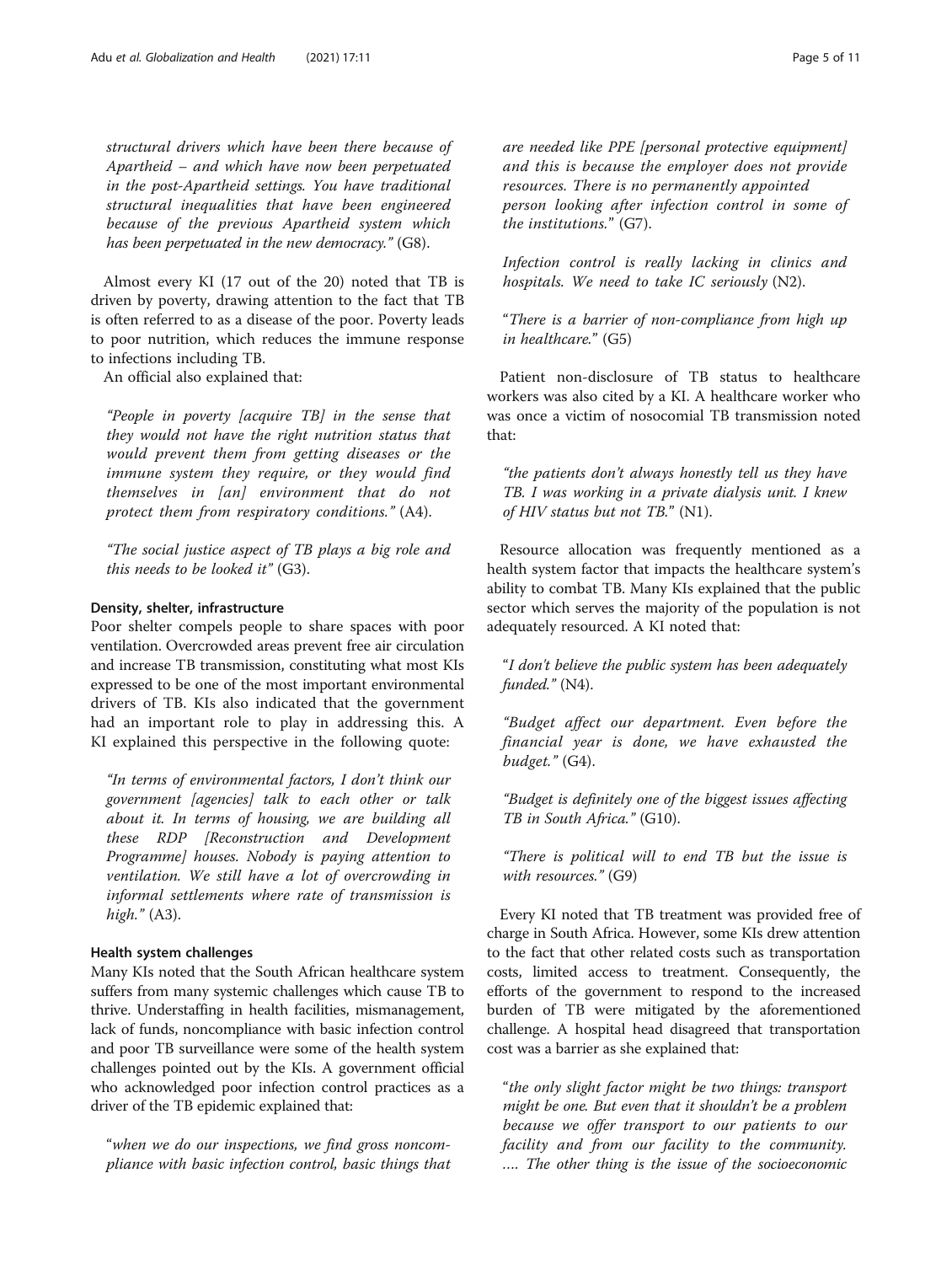thing…you need to take the medicine with food and if there is no food then there is a problem." (H1).

An academic expert pointed out that "in this country, there are no barriers [to TB treatment]"  $(A2)$ .

A representative of an NGO however emphasized that:

"there are barriers to accessing treatment. We don't bother to counsel patients for TB treatment. [Also] we do not have TB treatment in the private sector." (N3).

A KI further explained that infected people who have medical insurance are usually captured within the healthcare system but

"those without medical aid especially are lost to tracing. Others simply don't trust the care at the [public]clinics and would go to their own doctors  $[private].$ " (G6).

A KI who had been cured of MDR TB cited the side effects of TB medications as a barrier to treatment adherence. The respondent explained:

"It's hard to take the medication; the side effects of the drug. You go through the day awful and you go to bed and can't sleep. I couldn't drive because of joint pain. The second reason is it's a long-term treatment. Also, the drugs cause terrible depression. I was on treatment for 17 months." (N1).

The lack of investment in new drugs also came up in the interviews. A KI explained:

"So, you have a major epidemic, you have essentially an old regimen which hasn't changed in 50 years, you have pressure to produce resistance and the spread of resistance in communities." (G8).

A KI also mentioned the inadequate human resource for health in South Africa explaining that: "the issue is overload. We don't have enough healthcare workers to deal with the TB burden in the country." (G1).

#### The HIV epidemic

The contribution of HIV as a driver of TB was widely stressed by the KIs. Almost every KI noted that the HIV epidemic reversed any medical or health system gains made in the management of TB, especially around the time when South Africa's political system was improving (post-1994). The rates of co-infection of TB and HIV have been very high. A KI explained:

"You could say that for the last two decades the high TB rates have been driven by HIV. Rates were still high prior to this period though." (A1).

Another KI explained that:

"there was TB for a long time and then when the political system was changing or getting better, the HIV epidemic made it worse." (G6).

#### Socio-cultural factors

TB infection is associated with many socio-cultural factors including masculinity, stigma, healthcare worker attitude and poor risk perception. Masculinity was blamed for driving TB among men. Per this account, men often delayed seeking care until their condition became very serious. A KI explained that the people at risk for TB are migrant workers, including those who work in the mines, agriculture, construction and other industries where men are the majority. A government official explained that:

"it is just a masculinity issue. So, to the African man, the clinic is for the women and children. Men don't go to the clinic." (G8).

The existence of stigma continues to heighten TB in South Africa. There is a profound stigma associated with TB because of its association with poverty and with HIV, itself highly stigmatized. KIs explained that this stigma prevents self-disclosure and care-seeking behaviour. A KI explained that:

"[there is] still delay in patients seeking treatment. One of those reasons is there is still a stigma. No one wants to be diagnosed of TB. …. If you are employed, you don't know how that might affect your employment and you don't want to be unemployed." (H1).

A KI who had been cured of TB disease in the past recounted:

"…the stigma…I had TB and acquired treatment, and no one knew about it because I was ashamed." (G2).

Underrating the risk of TB was also cited as a major determinant of the TB epidemic in South Africa. It was mentioned that people were not intensely concerned about the risks and impacts of TB as they were for other conditions such as HIV. A KI asserted that:

"People are aware of HIV not TB. Half may know. Majority will care less. It has never been in the public domain." (A2).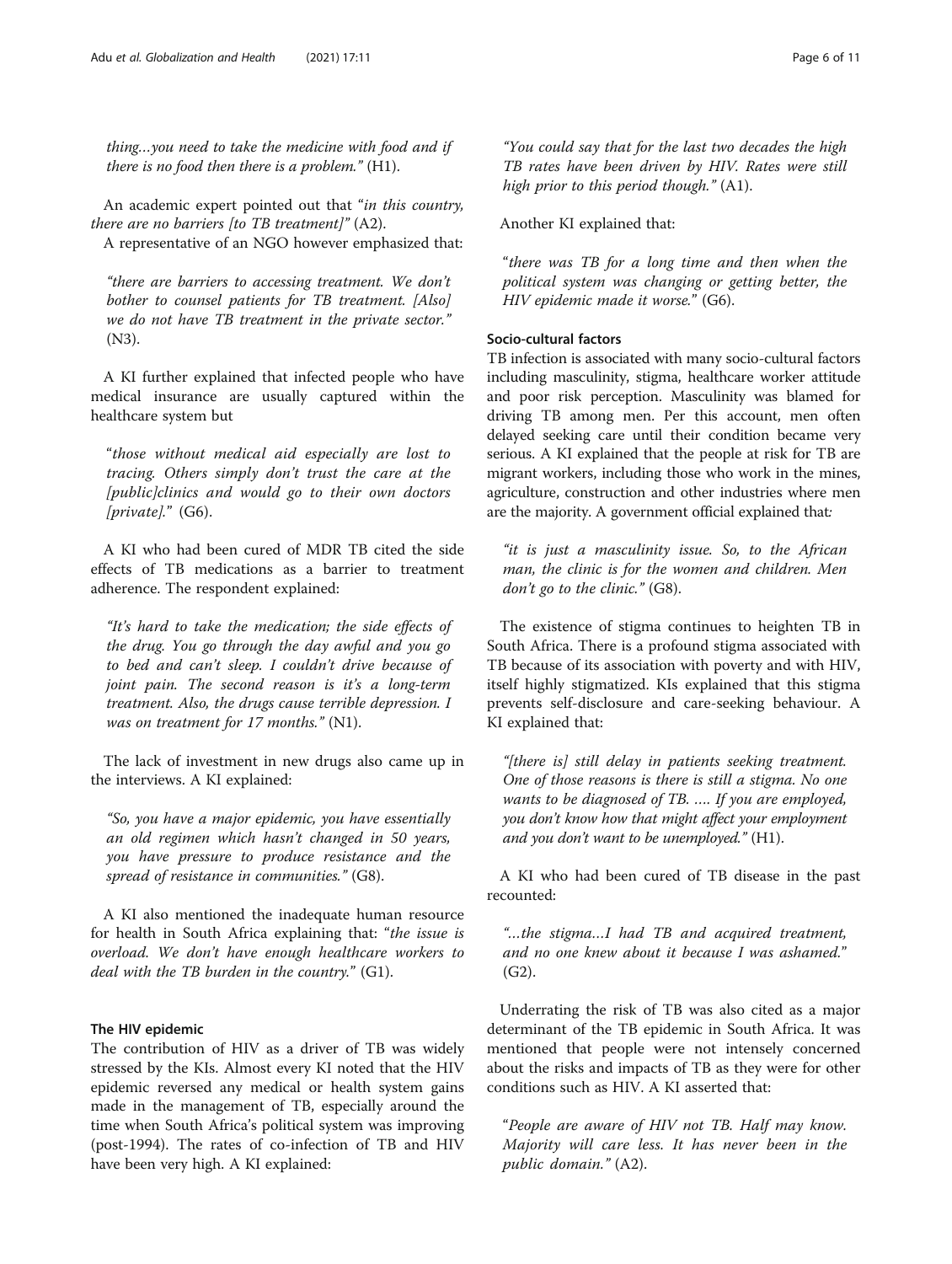Patients' attitude towards the wearing of personal protective equipment (PPE) also increases the risk of infection. An academic expert explained that:

"researchers, including myself at one point wanted to interview TB patients. A patient will not be willing to talk to me if I am wearing N95. They will think… is something wrong with me." (A3).

Consequently, healthcare workers commonly avoid the use of PPE, increasing their risk of acquiring TB.

An official also reiterated that although patients do not have to pay any fees at the clinic, some people prefer hospitals where marginal fees may be charged. It was explained that those patients believe the services in the clinics are sub-standard compared to those offered in hospitals.

"They [the patients] don't believe so much in clinics" (G6), the official explained.

#### Analysis of the strategic plan 2017–2022

Unlike many of the 22 high-burden TB countries that have not articulated clear strategic plans to combat TB, the current South African NSP aims to reduce TB incidence by at least 30%, reducing the incidence of TB from 834 cases per 100,000 population in 2015 to less than 584 cases per 100,000 by 2022. The NSP sets out eight goals accompanied by specific objectives and

Of the eight goals set out in the NSP, the fourth goal specifically talks about the social and structural drivers of TB. According to the NSP, this "goal responds to the reality that the health of individuals is shaped by economic, social and environmental factors, such as poverty, gender discrimination, substance and alcohol use, and poor housing." Specific objectives of this goal include: scaling up access to social protection for people at risk of and living with HIV and TB in priority districts, implementing economic development programmes for youth in priority areas, addressing barriers to prevention and treatment that arise from the design and construction of public housing etc. [\[17](#page-10-0)].

Despite a seemingly strong structural approach, the NSP's projected cost estimates do not reflect this commitment. Of the eight goals, goal number four which specifically addresses the structural drivers has a significantly lower budget compared to goal number two, which contains the most curative elements (Fig. [1\)](#page-7-0).

Apart from the eight goals, there are five critical enablers identified to strengthen systems to achieve the strategies set out in the NSP. These include 1) building strong social systems; 2) a focus on social and behaviour change

**Table 2** Summary of the NSP 2017–2022 and concurrent themes from interviews responses

| The goals of NSP 2017-2022                                                                                                                                  | <b>Focus areas of intervention</b>                                                                         | Scale of focus        | <b>Concurrent themes from</b><br>interview responses                          |
|-------------------------------------------------------------------------------------------------------------------------------------------------------------|------------------------------------------------------------------------------------------------------------|-----------------------|-------------------------------------------------------------------------------|
| #1: Accelerate prevention in order to reduce new HIV and TB<br>infections and new STIs. -Breaking the cycle of transmission                                 | Biomedical preventive methods;<br>sex education and environmental<br>intervention for TB infection control | Micro. Meso.<br>Macro | The HIV epidemic                                                              |
| #2: Reduce morbidity and mortality by providing treatment,<br>care and adherence support for all. -Reaching 90-90-90 in<br>every district                   | Treatment                                                                                                  | Meso, Macro           | Treatment related factors                                                     |
| #3: Reach all key and vulnerable populations with<br>customised and targeted interventions. - Nobody left<br>behind                                         | Barriers of access to HIV, TB and STI<br>treatment & prevention programmes<br>by vulnerable populations    | Macro                 | The mines and migrant<br>labor system                                         |
| #4: Address the social and structural drivers of HIV. TB and<br>STIs, and link these efforts to the NDP-multi-department,<br>multisector approach           | Social and Structural drivers of HIV,<br>TB and STIs                                                       | Meso, Macro           | Colonization, political and<br>economic system;<br>infrastructural challenges |
| #5: Ground the response to HIV, TB and STIs in human<br>rights principles and approaches. - Equal treatment and<br>social justice                           | Human rights and stigma reduction                                                                          | Meso, Macro           | Socio-cultural factors                                                        |
| #6: Promote leadership at all levels and shared accountability<br>for a sustainable response to HIV, TB and STIs. - Mutual<br>accountability                | Diverse leadership                                                                                         | Macro                 | <b>NA</b>                                                                     |
| #7: Mobilise resources and maximise efficiencies to support the<br>achievement of NSP goals and ensure a sustainable response.<br>- Spend now to save later | Increased funding                                                                                          | Macro                 | Health system challenges                                                      |
| #8: Strengthen strategic information to drive progress towards<br>achievement of NSP goals - Data-driven action                                             | Monitoring and evaluation                                                                                  | Micro, Meso,<br>Macro | <b>NA</b>                                                                     |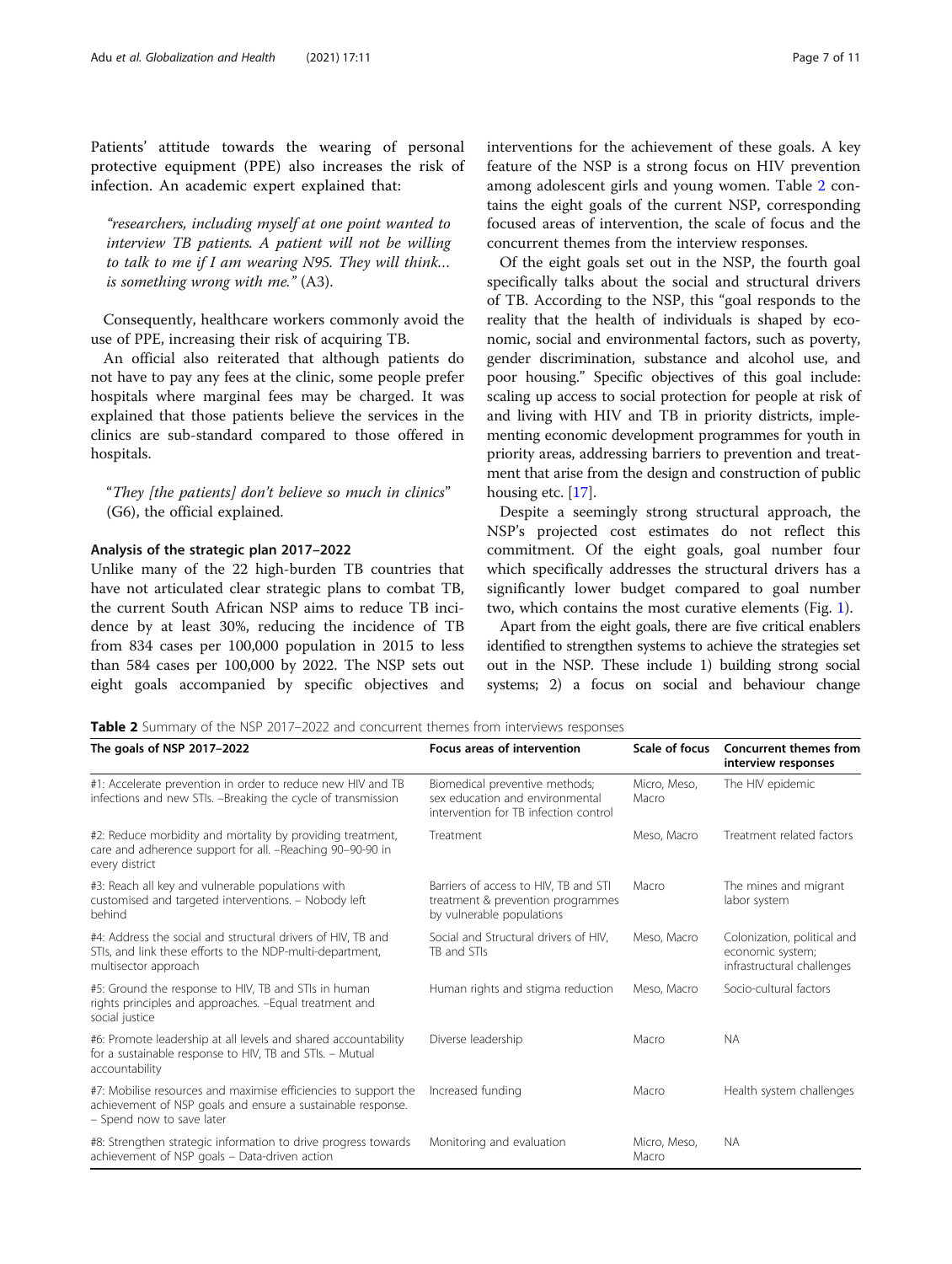<span id="page-7-0"></span>

communication; 3) effective integration of HIV, TB and STI interventions and services; 4) strengthening procurement and supply chain systems; and 5) strengthening human resources. The NSP identifies high impact TB interventions as those that produce social and behaviour change among healthcare professionals communicating important information to the community about the TB transmission [\[17](#page-10-0)].

Again the "enablers" component, which is supposed to provide systemic support for the achievement of the other goals, is still relatively deficient on budgetary allocation (Fig. 1).

#### **Discussion**

This study focused on stakeholders' perceptions of how upstream and systemic factors drive TB incidence, and how the South African NSP, the current policy instrument guiding TB prevention, management and control in the country, responds to these influential factors. Not surprisingly, there was strong concordance between the accounts of the KIs and the discourse in the NSP, spanning the political, socio-economic to health system and treatment-related factors.

Interviewees identified funding as a major issue in the fight against TB, noting that TB programs were heavily underfunded. There have been calls for increasing expenditures for this purpose; however, it can be observed that although the NSP appears to prioritize a structural or macro-level approach, its recommended cost apportionments show otherwise.

Many of the KIs expressed similar views regarding the origin of TB in South Africa. This consensus parallels the virgin soil theory which posits that TB was introduced by contact with Europeans [\[28,](#page-10-0) [29\]](#page-10-0). Some KIs recounted this historical event as important in the discussion around the drivers of the South African TB epidemic. Although considerable practical evidence supports this position which gained prominence in the early 1900s [[30\]](#page-10-0), one needs to be mindful of interests served by the propagation of this narrative. As Packard notes, this account has often been used as "…a means of deflecting attention from the appalling conditions under which Africans lived and worked" (Packard, [\[31\]](#page-10-0), p.32). The poor living and working conditions were after all themselves largely driven by the same industrial expansion, particularly in the mining sector from the late 1800s to the early 1900s, that had driven the migration of Europeans.

The inextricable link between TB and mining which has received a lot of attention in the literature [[32](#page-10-0)–[34](#page-10-0)] was highlighted by the KIs of this study. There seemed to be considerable consensus that the mining industry is a significant driver of the epidemic. Indeed, only few TB experts would disagree with the mining industry's enduring reputation of poor working conditions. Although KIs largely agreed that the risk of TB infection is high among miners, many also concurred that the mining companies provide better occupational health services, including TB treatment, to miners compared to what the general population receives, although social protection and health services for ex-miners and contract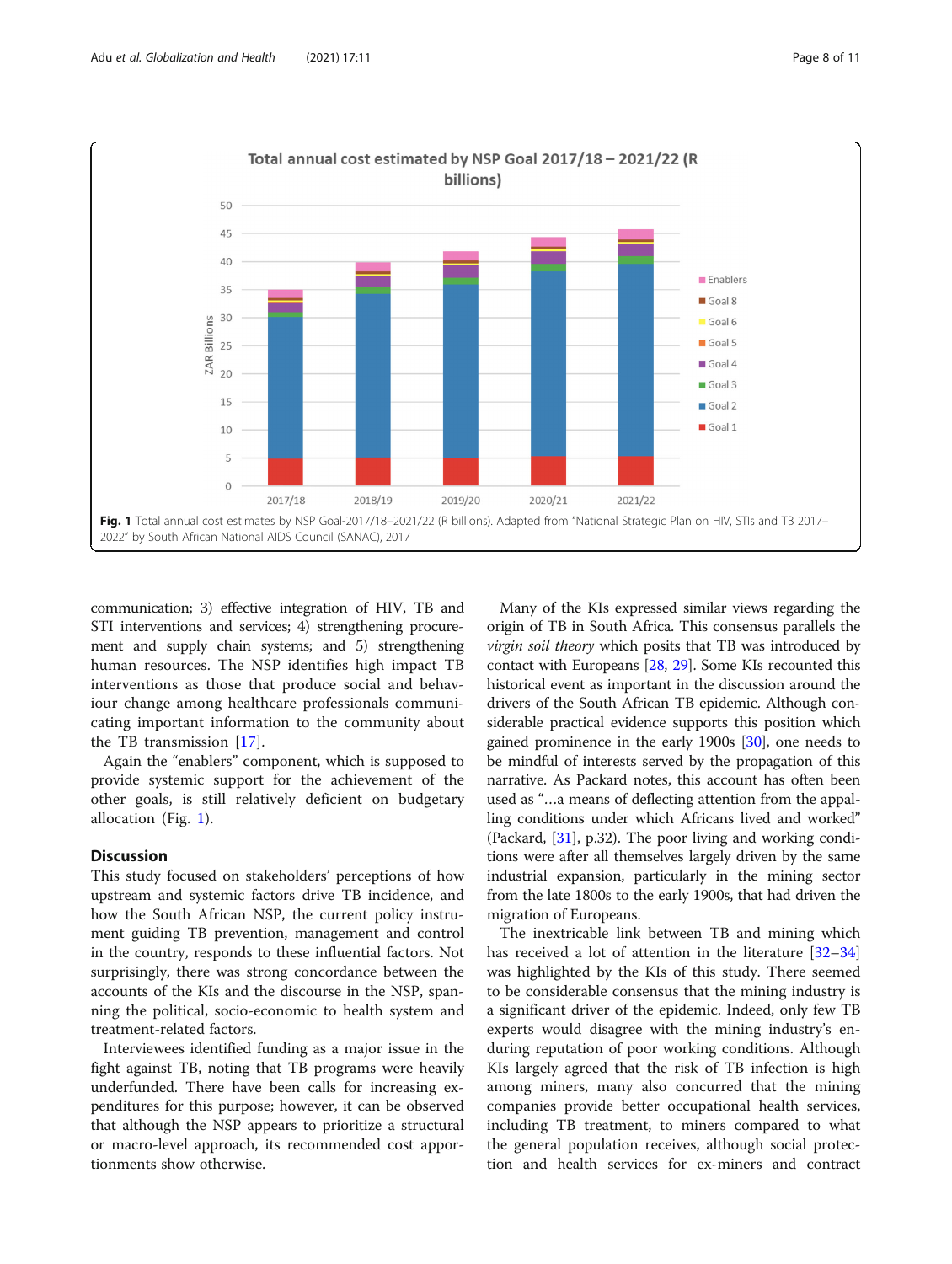workers are often fraught with challenges [\[35,](#page-10-0) [36\]](#page-10-0). There is also a major Global Fund initiative underway to combat TB in this sector [[37\]](#page-10-0) and considerable other efforts [[38\]](#page-10-0), however attention to associated implications for broader community spread and disease control has been limited. While the efforts underway are certainly laudable, the fact that none of these are explicitly addressed in the Strategic Plan to combat this disease is problematic, as such failure to do so contributes to continued neglect of needed focus on underlying drivers.

Racial and economic inequality was a major theme from the interviews that is not adequately addressed in the NSP. As a social disease, TB is highly sensitive to structural violence [[39\]](#page-10-0). With South Africa's overall state of economic development, the country should not be burdened by TB at this rate. However, due to its massive income and health-related inequalities [[40](#page-10-0), [41](#page-10-0)], the disease continues to persist. Income inequality has worsened over the years with South Africa's Gini coefficient (a measure of inequality) increasing from 0.59 in 1993 to 0.63 in 2011. About half of the population (53.8%) lives below the national poverty line  $[42]$  $[42]$ . In addition, the chronically underfunded public sector which serves about 84% of the population, is staffed by only 30% of doctors in the country [[43\]](#page-10-0). In fact, this persistent structural violence [[39\]](#page-10-0) might explain South Africa's poor health outcomes in the post-Apartheid era, despite considerable evidence of economic growth [\[43,](#page-10-0) [44\]](#page-10-0). It was agreed that TB largely affects the poor and/or those marginalized in society, a sub-population that also receives a lot of attention in the NSP. Interestingly, the point about socioeconomic status and the mining sector accounting for TB is weakened by the case of the Western Cape Province. The Western Cape Province is a relatively well-off province with comparatively better health services, yet this province has one of the highest TB rates in the country even in the pre-HIV era. It should also be noted that there are no mines in this region, assuming the hypothesis that mining drives TB [[45\]](#page-10-0) was valid. Reasons for this paradox are inconclusive; they are speculative at best. One hypothesis is the high rate of migration of foreign farm workers from other regions to this area. A more plausible explanation for this could be the huge economic inequality in this area despite its overall wealth. It is important that future NSPs aim to address this inequality, not only in this region but in the country as a whole.

One key goal of the World Health Organization's End TB strategy is a zero catastrophic cost for patients and families affected by TB [[46\]](#page-10-0). This shows that the socioeconomic needs of those patients and their families need to be appropriately addressed in order to reduce the high rates of infections. One of the socio-economic barriers is access and affordability of transportation to get

to the facilities; some patients report late at health facilities because they do not have the money for transportation. Although some facilities provide transportation for patients, as articulated by a hospital head, this is still a major barrier for accessing TB care for many and better understanding is needed of the barriers that patients face. Even though a comprehensive view of all the barriers that prevent access to TB treatment is lacking, it is well-known that socioeconomic deprivation, poor housing, overcrowding, and malnutrition continue to drive the epidemic in South Africa. A strategic plan to tackle TB needs to allocate funding directly to these factors.

If the battle against TB is to be won, the many challenges confronting the South African health sector need to be tackled. Currently, treatment for TB is not offered by the private sector; it was suggested that treatment be extended to the private sector to extend access.

The impact of stigma on TB-related care was well highlighted in the results of this study and confirmed the findings of several studies  $[47-49]$  $[47-49]$  $[47-49]$  $[47-49]$  $[47-49]$ . As noted by an official, the problem however is the difficulty in measuring this construct accurately to know the extent to which stigma on TB-related care is a barrier.

The study of key informants' perceptions revealed inadvertently that there was no consideration of lost revenues as a relevant upstream pathway that contributed to the chronic underfunding of TB services. Illicit financial flows (IFFs), the unrecorded movement of capital out of a country in contravention of the regulations of that country and various accounting practices, for example, have been noted as contributing to the weakening of the health systems of many African countries [[50\]](#page-10-0). This suggests that awareness of IFFs and their consequences is low among experts in the TB-OHS community. This absence indicates that further examination of this matter is warranted.

While this study offers significant contributions to the literature on perceptions by decision-makers and TB experts regarding the structural drivers of diseases, it is not without limitations. A major limitation is that, although data saturation was reached with the sample size of twenty KIs, this study could have benefitted from a more diverse group of KIs who would potentially offer other perspectives. Many of the KIs were recruited through networks of public health and occupational health researchers. This might have influenced the results in the sense that it is possible to assume a disproportionate occupational health bias in the findings. Future studies could include other stakeholders such as infection control practitioners, human resource managers, labour unions and representatives from joint health and safety committees of hospitals, as well as a more diverse array of clinical managers at various levels and from other government departments beyond health. Further research is needed to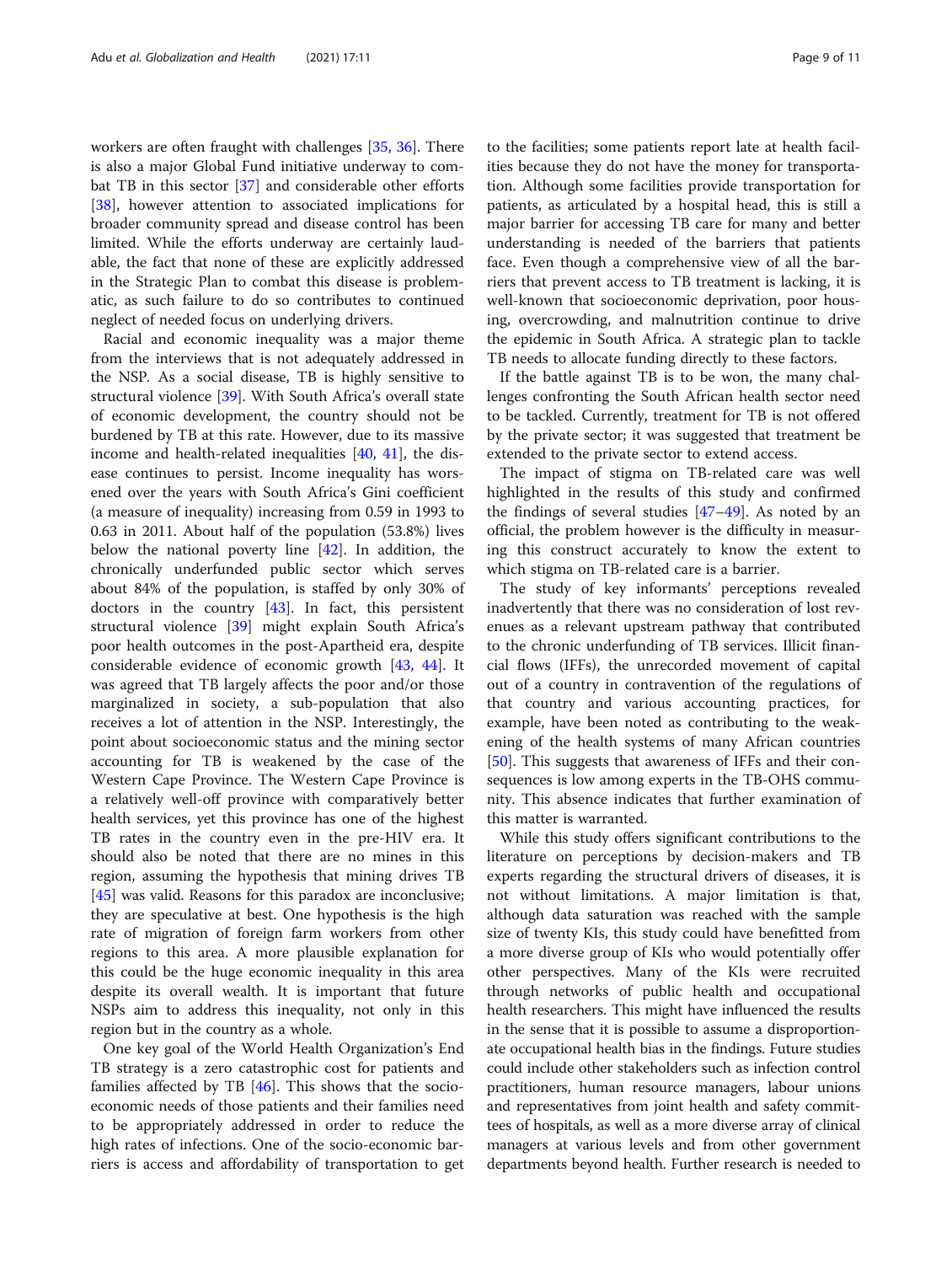<span id="page-9-0"></span>elucidate these other perspectives. Also, the reliance on perceptions speaks to a need and opportunity for clearer identification of constructs that could be more directly and systematically monitored.

It could be argued that the budgetary allocation specified was low, as structural issues related to social determinants of health are covered in strategic plans in other departments or related to other issues. Nonetheless, we argue that strategic plans to combat TB in high burden settings need to more directly consider such drivers to prompt the necessary changes and reduce the burden of this and other such diseases.

#### Conclusion

Despite some progress, TB mortality is still very high in South Africa. Strategies that focus solely on effective case management of TB have not yielded the desired results of reducing TB's burden of disease in South Africa. While it is understandable that investment in newer treatment and technologies continues to receive attention as a way to respond to a disease that is present in epidemic proportions, it is somewhat disconcerting that the funding allotment to address macro-level drivers of TB remains neglected and disassociated with achieving specific strategic targets. Indeed, the healthcare system has been unable to control the epidemic through the medical treatment model alone. There appears to be a shift in direction per the current TB policy prescriptions as it appears to commit to addressing the structural drivers; however, the projected budgetary allocations towards addressing these specific drivers do not reflect this level of commitment. Thus, funding allocation and other tangible commitments need to be pursued especially in areas related to poverty reduction. Funding should also more broadly address the other macro-level issues identified in this study. The findings of this study further suggest the need to rethink current approaches and incorporate interventions that address upstream processes contributing to the persistence of this preventable and curable disease. These structural interventions should be implemented simultaneously with interventions that are committed to strengthening diagnosis and treatment of TB; these combined efforts will continue to reduce the burden of TB.

#### Abbreviations

XDR: Extremely drug resistant; HCW: Health care workers; HIV: Human Immunodeficiency Virus; IFF: Illicit financial flow; KI: key informants; MDR: Multi-drug resistant; NSP: National Strategic Plan; PPE: personal protective equipment; STIs: Sexually Transmitted Infections; TB: Tuberculosis; WHO: World Health Organization

#### Acknowledgements

The authors would like to express their greatest gratitude to the following people for their feedback on earlier drafts of this paper: Professor Rodney Ehrlich, Lisa Stallwood, Adrin Leak and Karen Lockhart.

#### Authors' contributions

Prince A. Adu: conceptualized the study and wrote the first draft. Annalee Yassi: provided methodological advice and edited the manuscript. Jerry M. Spiegel: provided methodological advice and edited the manuscript. All authors read and approved the final manuscript.

#### Funding

This study was funded by the Canadian Institute of Health Research (CIHR) grant ROH-115212, "Promoting Health Equity by Addressing the Needs of Health Workers: A Collaborative, International Research Program." The funder did not play any role in the design, analysis and writing of this manuscript.

#### Availability of data and materials

The datasets used and analyzed during the current study are available from the corresponding author on reasonable request.

#### Ethics approval and consent to participate

Ethics approval for the study was obtained from the Behavioural Review Ethics Board at the University of British Columbia in Vancouver, Canada (Certificate number H16–01330). Informed consent was obtained from all participants.

#### Consent for publication

Not applicable.

#### Competing interests

The authors declare that they have no competing interests.

#### Author details

<sup>1</sup>School of Population and Public Health, University of British Columbia, 2206 E Mall, Vancouver, BC V6T 1ZE, Canada. <sup>2</sup>British Columbia Centre for Disease Control, 655 W 12th Ave, Vancouver, BC V5Z 4R4, Canada.

#### Received: 3 November 2019 Accepted: 17 December 2020 Published online: 11 January 2021

#### References

- 1. World Health Organization. Global Health Observatory (GHO) data: Tuberculosis. Global Health Observatory (GHO) data. 2017 [cited 2017 Aug 20]. Available from: <http://www.who.int/gho/tb/en/>.
- 2. Lönnroth K, Jaramillo E, Williams BG, Dye C, Raviglione M. Drivers of tuberculosis epidemics: the role of risk factors and social determinants. Soc Sci Med. 2009;68(12):2240–6.
- 3. Prats-Uribe A, Orcau A, Millet JP, Caylà JA. Impact of socio-economic inequities on tuberculosis in a southern European city: what is the effect of the recession? Int J Tuberc Lung Dis Off J Int Union Tuberc Lung Dis. 2019; 23(1):45–51.
- 4. Rasanathan K, Sivasankara Kurup A, Jaramillo E, Lönnroth K. The social determinants of health: key to global tuberculosis control. Int J Tuberc Lung Dis. 2011;15(Suppl 2):S30–6.
- 5. Stubbs T, Kentikelenis A, Stuckler D, McKee M, King L. The impact of IMF conditionality on government health expenditure: a cross-national analysis of 16 west African nations. Soc Sci Med. 2017;174:220–7.
- Adu PA. The influence of upstream forces on health : a multi-method investigation of tuberculosis among healthcare workers in South Africa. University of British Columbia; 2019 [cited 2019 Sep 13]. Available from: <https://open.library.ubc.ca/cIRcle/collections/ubctheses/24/items/1.0378330>.
- 7. Carter DJ, Glaziou P, Lönnroth K, Siroka A, Floyd K, Weil D, et al. The impact of social protection and poverty elimination on global tuberculosis incidence: a statistical modelling analysis of sustainable development goal 1. Lancet Glob Health. 2018;6(5):e514–22.
- 8. Boccia D, Pedrazzoli D, Wingfield T, Jaramillo E, Lönnroth K, Lewis J, et al. Towards cash transfer interventions for tuberculosis prevention, care and control: key operational challenges and research priorities. BMC Infect Dis. 2016;16(1):307.
- 9. Klein K, Bernachea MP, Irribarren S, Gibbons L, Chirico C, Rubinstein F. Evaluation of a social protection policy on tuberculosis treatment outcomes: a prospective cohort study. PLoS Med. 2019;16(4):e1002788.
- 10. Oliosi JGN, Reis-Santos B, Locatelli RL, Sales CMM, Filho WG da S, Silva KC da, et al. Effect of the Bolsa Familia Programme on the outcome of